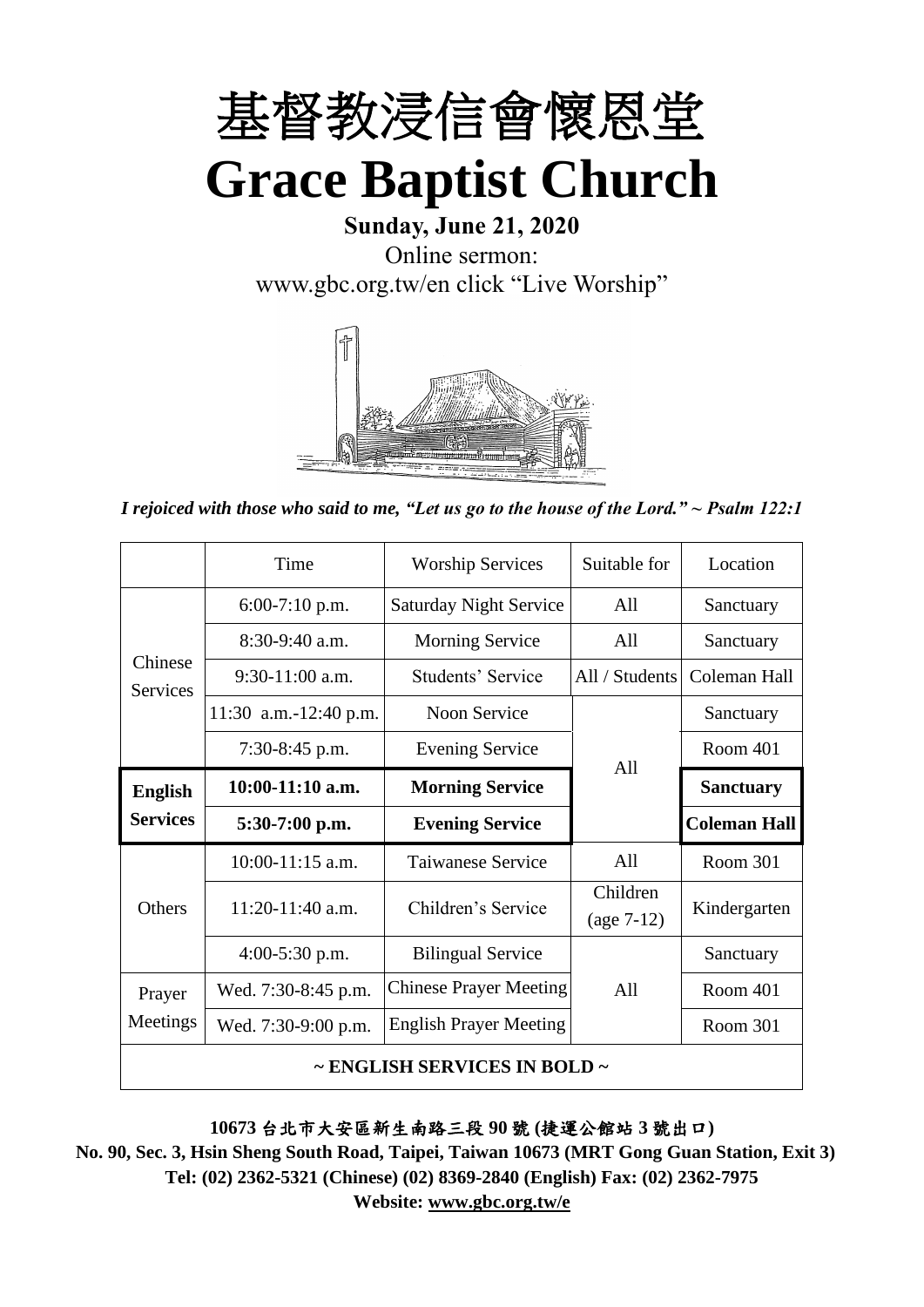**Welcome to Grace Baptist Church English Congregation. Thank you for choosing to worship with us and celebrate the glory of our Lord.**

|                          |  | Morning Worship Service - 10:00 a.m.<br>Sunday, June 21, 2020 (Sanctuary)                                 |                             |
|--------------------------|--|-----------------------------------------------------------------------------------------------------------|-----------------------------|
| Prelude                  |  |                                                                                                           | Jennifer Ku                 |
| Greeting/Prayer          |  |                                                                                                           | Michael Huang               |
| Worship through Music    |  | "The Church's One Foundation" - #346                                                                      |                             |
| <b>Pastoral Prayer</b>   |  |                                                                                                           | <b>Pastor Nick Brideson</b> |
| Worship through Music    |  | "Be unto Your Name" - #319<br>"Sanctuary" - #588                                                          | Michael Huang               |
| <b>Offertory Prayer</b>  |  |                                                                                                           | Chien Ferng                 |
| Doxology                 |  |                                                                                                           |                             |
| Pray for Our Church      |  |                                                                                                           | Minister Priscilla Liao     |
| <b>AWANA Dedication</b>  |  |                                                                                                           | <b>AWANA Children</b>       |
| <b>Scripture Reading</b> |  | 1 Peter 2:9-12                                                                                            | Minister Priscilla Liao     |
| Message                  |  | The Testimony of Our Hope                                                                                 | <b>Pastor Nick Brideson</b> |
| Invitation               |  | "Blessed Assurance, Jesus Is Mine - #446                                                                  |                             |
| <b>Benediction</b>       |  |                                                                                                           |                             |
| Welcome                  |  |                                                                                                           |                             |
| <b>Closing Song</b>      |  | "As the Lord Is with Us"                                                                                  | Michael Huang               |
| Postlude                 |  |                                                                                                           | Jennifer Ku                 |
| Wear a mask              |  |                                                                                                           |                             |
| before entering          |  | Nursery care is available in the "Cry Room" at the back of the Sanctuary                                  |                             |
| the Cry Room.            |  | during the Morning Worship Service.                                                                       |                             |
|                          |  | Evening Worship Service – 5:30 p.m.                                                                       |                             |
|                          |  | Sunday, June 21, 2020 (Coleman Hall)                                                                      |                             |
| Prelude                  |  |                                                                                                           | Praise Tan                  |
| Prayer                   |  |                                                                                                           | Minister Kevin Wang, Leader |
| Worship through Music    |  | "None but Jesus"                                                                                          |                             |
| Greeting                 |  |                                                                                                           | Minister Priscilla Liao     |
| <b>Pastoral Prayer</b>   |  |                                                                                                           | <b>Pastor Nick Brideson</b> |
| Worship through Music    |  | "How Deep the Father's Love for Us"<br>"Solid Rock"                                                       | Minister Kevin Wang, Leader |
|                          |  | "He Will Hold Me Fast"                                                                                    |                             |
| <b>Offertory Prayer</b>  |  |                                                                                                           | <b>Cesar Gonzalez</b>       |
| Tithes and Offerings     |  |                                                                                                           |                             |
| Pray for Our Church      |  |                                                                                                           | Minister Priscilla Liao     |
| <b>Scripture Reading</b> |  | 1 Peter 2:9-12                                                                                            |                             |
| Message                  |  | The Testimony of Our Hope                                                                                 | <b>Pastor Nick Brideson</b> |
| Invitation               |  | "Forever"                                                                                                 |                             |
| <b>Closing Prayer</b>    |  |                                                                                                           |                             |
| Welcome                  |  |                                                                                                           |                             |
| <b>Closing Song</b>      |  | <i>"How Deep the Father's Love for Us"</i> Minister Kevin Wang, Leader                                    |                             |
| Postlude                 |  |                                                                                                           | Praise Tan                  |
|                          |  |                                                                                                           |                             |
|                          |  | <b>Our Vision Is to Spread the Gospel</b>                                                                 |                             |
|                          |  | To achieve this, we aim:<br>• To become a house of prayer<br>• Through prayer to build the body of Christ |                             |
|                          |  |                                                                                                           |                             |

⚫Through prayer, to build the body of Christ ⚫From the body, to do the work of mission in Taipei, Taiwan, and neighboring countries *"but you will receive power when the Holy Spirit has come upon you; and you shall be My witnesses both in Jerusalem, and in all Judea and Samaria, and even to the remotest part of the earth."* - Acts 1:8 (NASB)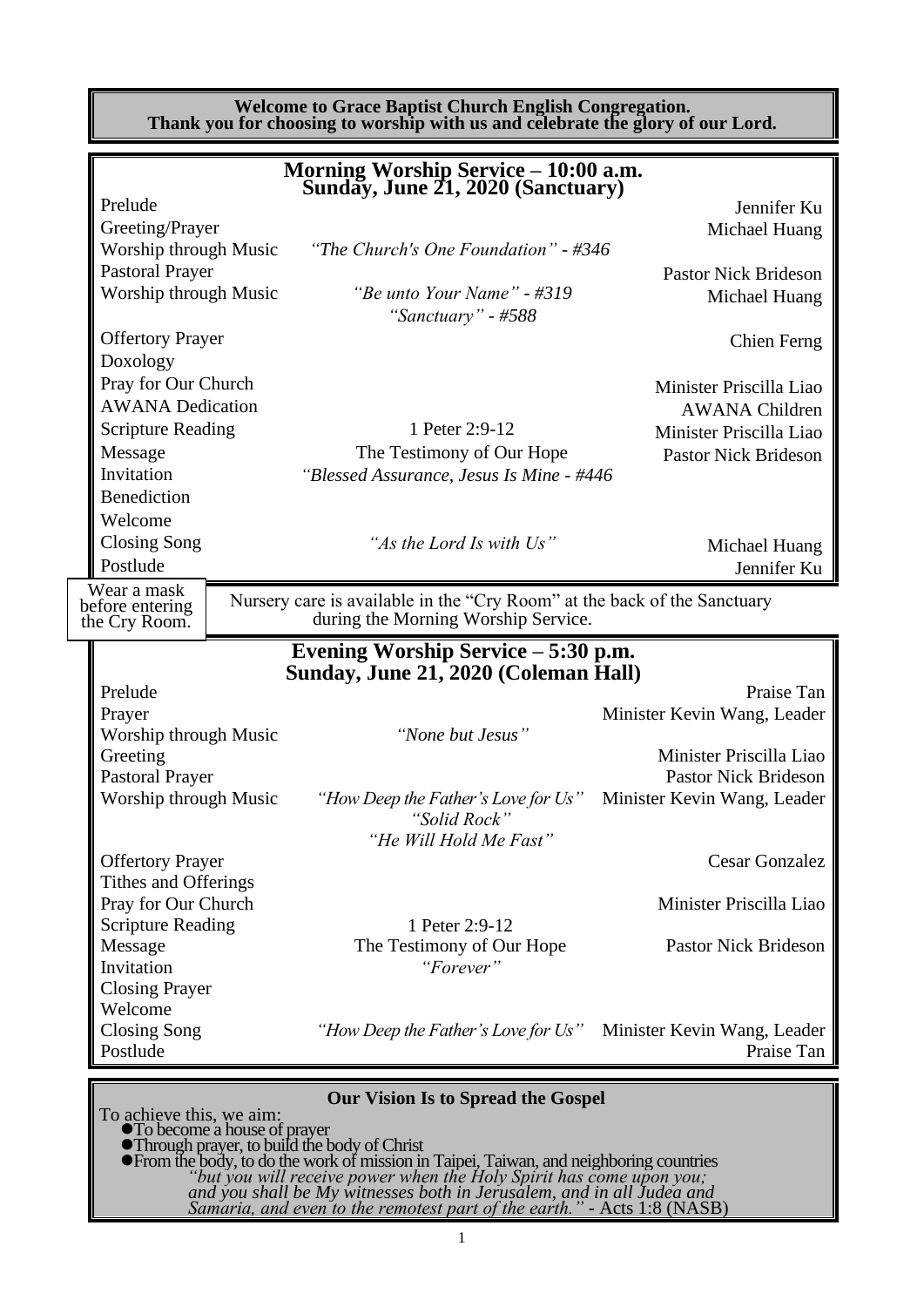#### **Sermon Topic: The Testimony of Our Hope Scripture: 1 Peter 2:9-12**

**Speaker: Pastor Nick Brideson June 21, 2020** 

#### **Scripture: 1 Peter 2:9-12 (NASB)**

<sup>9</sup> But you are A CHOSEN RACE, A royal PRIESTHOOD, A HOLY NATION, A PEOPLE FOR God's OWN POSSESSION, so that you may proclaim the excellencies of Him who has called you out of darkness into His marvelous light; <sup>10</sup> for you once were NOT A PEOPLE, but now you are THE PEOPLE OF GOD; you had NOT RECEIVED MERCY, but now you have RECEIVED MERCY.

<sup>11</sup> Beloved, I urge you as aliens and strangers to abstain from fleshly lusts which wage war against the soul. <sup>12</sup> Keep your behavior excellent among the Gentiles, so that in the thing in which they slander you as evildoers, they may because of your good deeds, as they observe them, glorify God in the day of visitation .

**Notes:**



 $\overline{\phantom{a}}$ 

# **Sermon Next Sunday,** *June 28***:**

| <b>Speaker</b>                                                                                                                           | <b>Topic</b>              |           |  |  |
|------------------------------------------------------------------------------------------------------------------------------------------|---------------------------|-----------|--|--|
| <b>Pastor Nick Brideson</b>                                                                                                              | The Endurance of Our Hope | 1 Peter 3 |  |  |
| Study the Bible text ahead and you will get more from the sermon.<br>You are welcome to join one of the Sunday classes listed on page 6. |                           |           |  |  |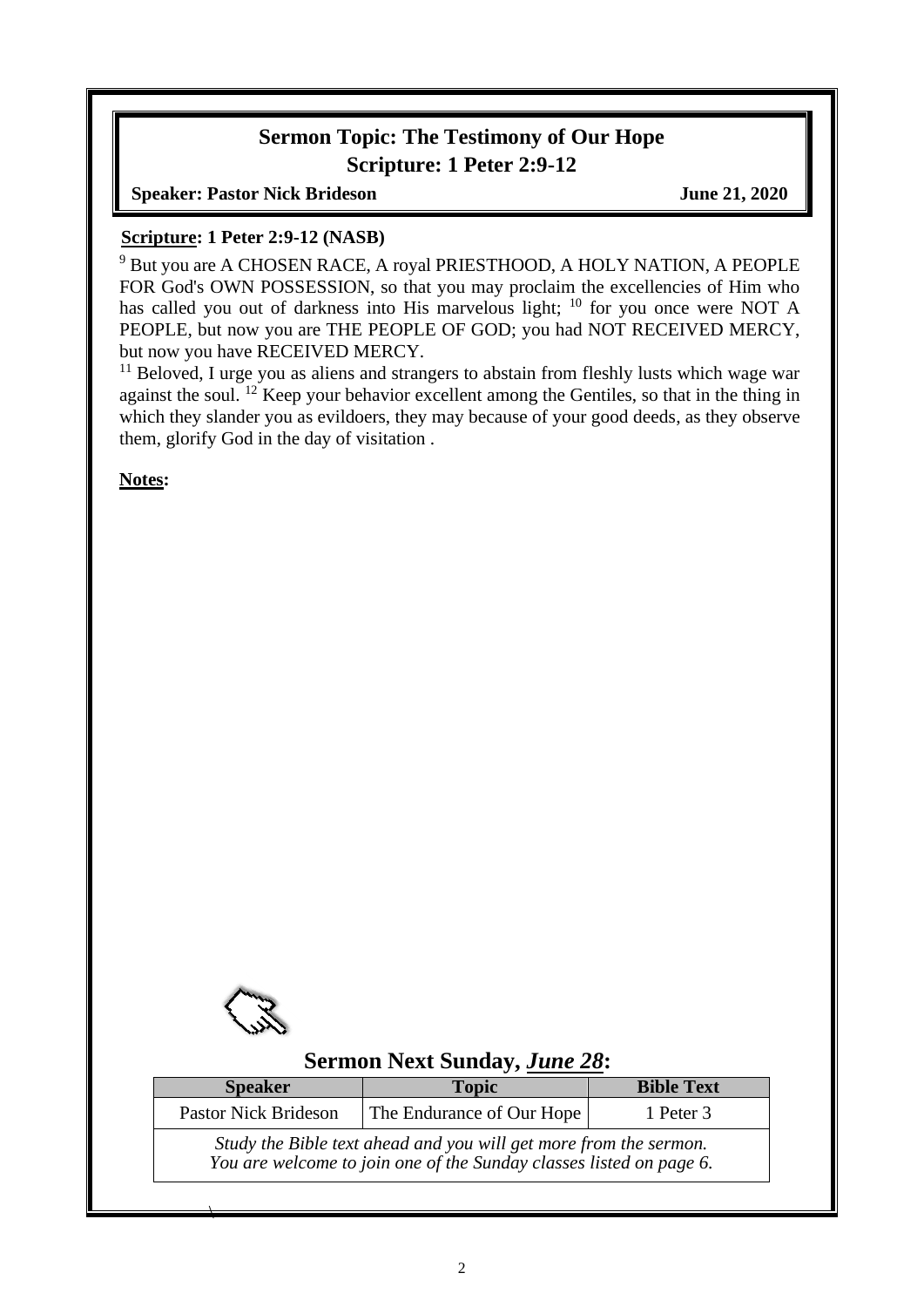## **Wednesday Night Prayer Meeting**

*"My house shall be called a house of prayer" (Matthew 21:13)* Let us be a church of prayer. Come and pray with brothers and sisters in Christ 7:30 - 9:00 p.m. every Wednesday in Room 301. Go directly to the *physical Prayer Meeting* or email Minister Priscilla (priscilla@gbc.org.tw) for how to join the *Zoom Prayer Meeting*. Email prayer requests to Minister Priscilla.

Prayer Focus for this coming Wednesday: *The Lost*

#### **Young Adults Fellowship**

Young adults from the age of 20-35 are invited to join our time of fellowship together. We will be growing together as we study God's Word. Our first meeting will be July 11, 2020. We will be going through a series on Samson and the book of Judges. Please join the Fellowship directly.

**Where:** WanFu 22 **When:** 2nd and 4th Saturdays Worship **Time:** 10:30 a.m. to 12:00 p.m. Please contact Minister Kevin Wang at [kevin@gbc.org.tw](mailto:kevin@gbc.org.tw) if you need more information.



**NEW** 

#### **Bible Studies for Life: Summer Season**

Whether you are young or old, if you follow Jesus, you are a disciple. Discipleship is about being transformed into the likeness of Jesus. And transformation starts in the Word. That's why *Bible Studies for Life* is carefully crafted to help kids, students, and adults purposefully become more like Jesus every day.

(13 sessions: on Sundays until August 30)

We have seven adult *Bible Studies for Life* classes available. Please check classroom information listed on page 6 and join one of the classes directly.

# **COVID-19 Precautions**

#### **Precautions inside GBC:**

- Temperatures will be taken to enter GBC. Please enter through GBC front door.
- All people must wear masks and sanitize hands
- No buffet-style food in groups/meetings inside GBC (Only lunch boxes or food in sealed packages; Drinks must be in individual containers.)
- Fill out the seating form when joining a worship service
- Take your bulletin home or put it in boxes marked "Bulletin RECYLE"
- No one should attend GBC who has been out of Taiwan in the last 2 weeks
- See a doctor if you have a fever and cough

#### **General Precautions :**

The government asks ALL people to NOT travel overseas. ALL people who arrive in Taiwan from overseas MUST self-quarantine for 14 days. During your quarantine, GBC welcomes you to join our worship via the Internet.

#### **Share Your Experience during COVID-19**

GBC wants to encourage GBC brothers and sisters to write down your experience of how God has been protecting and leading you through the COVID-19 pandemic. If you want to share, please go to the website (gbc.org.tw/en) or scan the QR code, fill out the form there and submit it before June 30.

3

Please keep your reflection to under 600 words, less than two pages (double spaced). Some ideas for the sharing include: your devotional life; attending online services/meetings; helpful Bible verses; how God has comforted you. If you have any question, feel free to contact us at 02-2362-5321 ext 136.



Family members can sit together and can fill out one form with one seat number to include all members.

Fellowship and Opportunities

GBC back door is for exit only. The gate from the coffee deck (next to the sushi restaurant) will be open for people leaving GBC immediately after the morning service.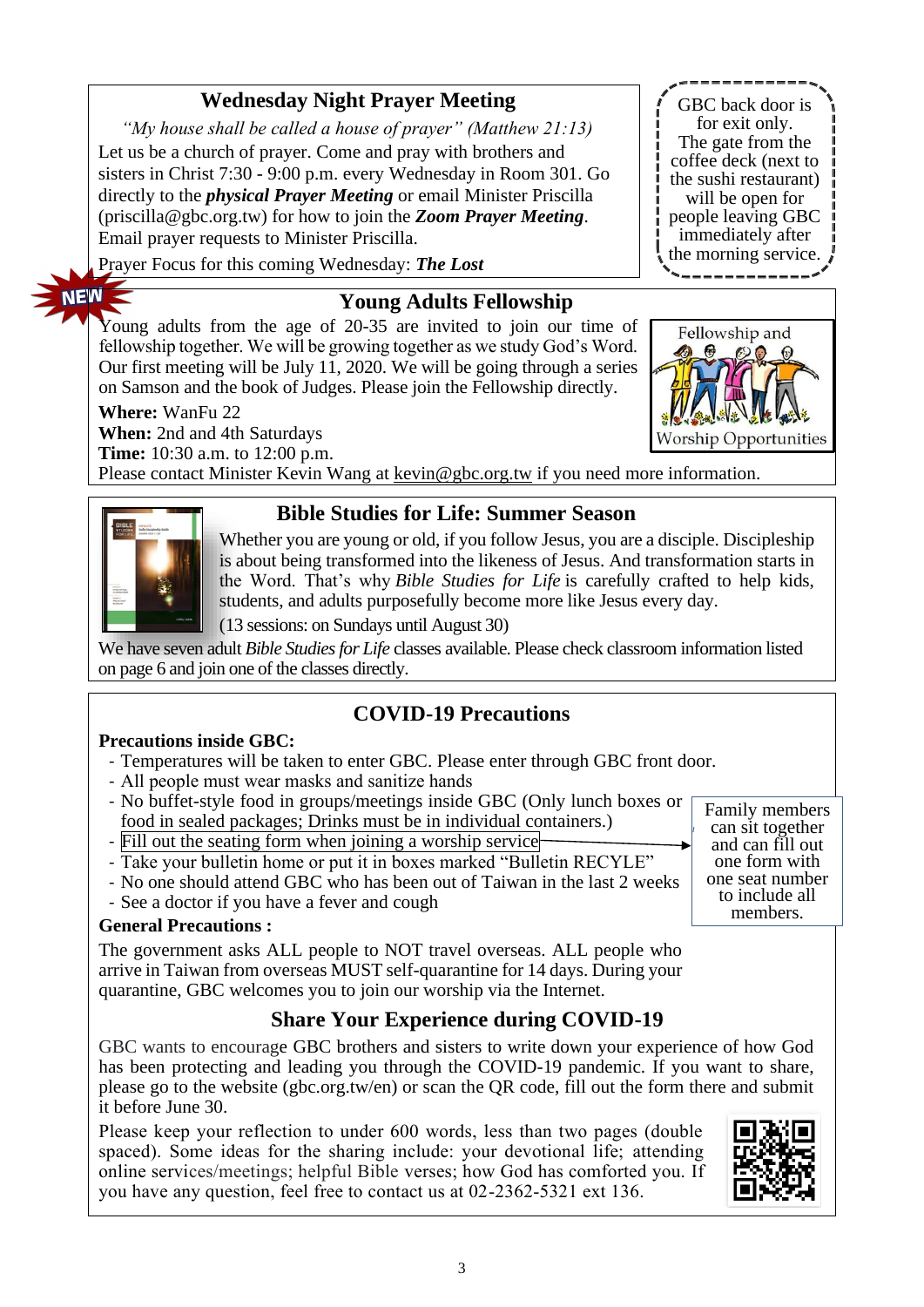## **New Members' Class TODAY**



If you are interested in becoming a member of GBC, or in applying for baptism on *July 26*, you need to attend a New Members' Class. The New Members' class is TODAY, *June 21*, from 3:00 to 4:00 p.m. in Room 307.

It is a one-time only class and is currently held every 3 months. Please go directly to the class and bring ONE 2-inch ID picture for the registration form. During that class, we will talk about what it means to be a member of Grace Baptist Church, what we believe, our church strategy and our purpose.

## **Thursday Night Bible Study Class**



The Thursday night Bible Study class is now studying the Book of Psalms, which is called the songbook of the Bible. It is full of beautiful and

inspiring songs of praise, thanksgiving and lament. Reading the Psalms is great way to worship God and find strength, peace, and hope in Him. The class meets every Thursday night at 7:30 p.m. in Room 301. Please go to the class directly. If you have any questions, please contact the leader, Rod Syverson, at [rod\\_syverson@hotmail.com.](mailto:rod_syverson@hotmail.com)

# **AWANA Schedule**

Because AWANA was closed for 2 months due to the COVID-19 situation, AWANA children's Sunday school will continue through the summer. The schedule is as followings:

- $\triangleright$  Class continues until August 16
- $\triangleright$  On break August 23 & 30
- ➢ Class resumes September 6
- $\triangleright$  If you have any questions regarding the AWANA schedule, please email the leader Ming Lai at [minglai88@gmail.com.](mailto:minglai88@gmail.com)



#### **June Evening Tea Cancelled**

Due to the COVID-19 situation, our regular Evening Tea in June is cancelled.

#### **Parenting Group**

GBC Parenting Group welcomes parents (including single parents) with kids of any age to join. We study various principles about parenting as



well as enjoying fellowship with each other. The group meets at 11:30 a.m. on 2nd and 4th Sundays in Room 402.

If you have any questions, please email Rod Syverson at: [rod\\_syverson@hotmail.com.](mailto:rod_syverson@hotmail.com)

## **Women's Group**

Women's Group meets each month on every 2<sup>nd</sup> and 4th Saturday from 8:30 to 10:30 a.m. We worship the Lord, delve into God's Word, fellowship, and grow together.



All ladies are welcome to join. If you are interested in attending, please contact the leader Johanna Vanderwerf through email: [joeym.vanderwerf@gmail.com.](mailto:joeym.vanderwerf@gmail.com)

# **GBC Holiday Notice**

In order to take some much-needed time off and allow members to focus on family, GBC will be closed on Thursday, June 25, for Dragon Boat Festival holiday. All GBC activities on that day will be cancelled.

# **Preschool Class Teachers Needed**

English Preschool Class is looking for teachers and assistants who can sing songs and tell Bible stories to children age 2-5. English Preschool class meets every Sunday from 11:40 a.m. to 12:40 p.m. in Room 403. Training will be provided. If you are a baptized Christian and a registered GBC member who has a heart for children's ministry, please contact Joanna Peng at Joanna1285@hotmail.com.



More announcements on page 5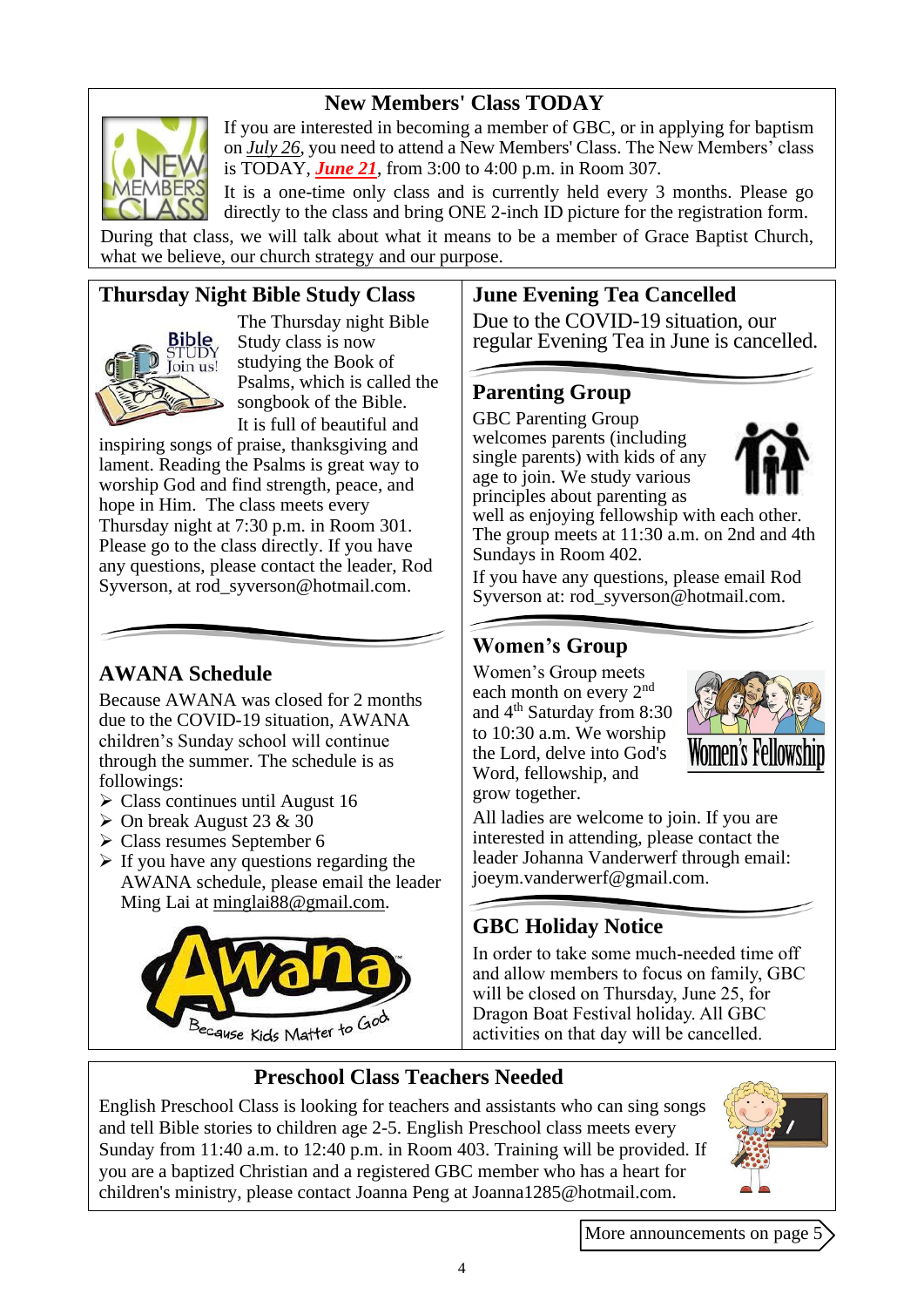## **Mabuhay Fellowship**

Today, June 21, at 2 p.m. in Basement Room B05, Mabuhay Fellowship will have Kim Chiu, a Wycliffe missionary, come to talk on "What Would Jesus Do?" at 2 p.m. All are welcome.

The Mabuhay Fellowship comprises



Filipinos aiming to share God's love and light through worship, prayer, Bible study, fellowship, gospel sharing, ministry, and more. Please join us for a joyful experience.

#### **Evergreen Bilingual Fellowship**

Evergreen is an international bilingual Christian fellowship of Grace Baptist Church, that normally meets every Saturday night, from 6:00 to 8:00 p.m. in GBC. We hope you'll invite your non-believing friends, get involved in deep relationships, and join Evergreen Fellowship.



This Saturday, June 27, Evergreen will not meet due to the holiday long weekend. Please contact the leader, sister Winnie, for more information: wistlesliang@hotmail.com.

#### **Missions Conference (Held on May 31)**

- ➢ **Online English Missions Conference recordings are available:**  click "Live Worship" at gbc.org.tw/en
- ➢ **Missions Chronicle is available:** on GBC website at above site.
- ➢ **Our guest speaker's book (in Chinese):** can be purchased through the front desk
- 

➢ **QR code for online commitment**

|                                                                                                                                                                                                                                                                                                                                                                               |                                                                                                                                                                                                                                                                                                                                                                                                                               | <b>English Congregation Leaders</b>                                                                                                                                                                                                                                                                                                                                                                                                                                                                |                                                                                                                                                                                                                                                                                                                                                                                                         |                                                                                                                                                                                                                                                                                                       |
|-------------------------------------------------------------------------------------------------------------------------------------------------------------------------------------------------------------------------------------------------------------------------------------------------------------------------------------------------------------------------------|-------------------------------------------------------------------------------------------------------------------------------------------------------------------------------------------------------------------------------------------------------------------------------------------------------------------------------------------------------------------------------------------------------------------------------|----------------------------------------------------------------------------------------------------------------------------------------------------------------------------------------------------------------------------------------------------------------------------------------------------------------------------------------------------------------------------------------------------------------------------------------------------------------------------------------------------|---------------------------------------------------------------------------------------------------------------------------------------------------------------------------------------------------------------------------------------------------------------------------------------------------------------------------------------------------------------------------------------------------------|-------------------------------------------------------------------------------------------------------------------------------------------------------------------------------------------------------------------------------------------------------------------------------------------------------|
|                                                                                                                                                                                                                                                                                                                                                                               |                                                                                                                                                                                                                                                                                                                                                                                                                               | English Pastor: Nick Brideson                                                                                                                                                                                                                                                                                                                                                                                                                                                                      |                                                                                                                                                                                                                                                                                                                                                                                                         |                                                                                                                                                                                                                                                                                                       |
| <b>Pastor Nick Brideson</b>                                                                                                                                                                                                                                                                                                                                                   |                                                                                                                                                                                                                                                                                                                                                                                                                               | Minister Priscilla Liao                                                                                                                                                                                                                                                                                                                                                                                                                                                                            | Minister Kevin Wang                                                                                                                                                                                                                                                                                                                                                                                     |                                                                                                                                                                                                                                                                                                       |
| <b>Adult Education</b><br>/Mission                                                                                                                                                                                                                                                                                                                                            | AM Worship                                                                                                                                                                                                                                                                                                                                                                                                                    | Children's<br>Education/Caring                                                                                                                                                                                                                                                                                                                                                                                                                                                                     | PM Worship                                                                                                                                                                                                                                                                                                                                                                                              | Youth/Fellowship                                                                                                                                                                                                                                                                                      |
| <b>Adult Education</b><br>Nick Brideson<br>nick@gbc.org.tw<br><b>Foreign Mission:</b><br><b>Medical/Dental Team</b><br>Armand Lim<br>rmanlim@yahoo.com<br><b>VBS</b> Team<br>Priscilla Liao<br>priscilla@gbc.org.tw<br><b>Taiwan Mission:</b><br><b>TaiTung Team</b><br>Cherrie Gow Lim<br>cvgow@yahoo.com<br><b>Orphanage Ministry</b><br>Julie Chen<br>yuling0914@gmail.com | <b>Morning Music</b><br>Cherrie Gow Lim<br>cvgow@yahoo.com<br><b>Morning Greeters</b><br>Chien Ferng<br>cferng@gmail.com<br><b>Adult Choir</b><br><b>Hand Bell Choir</b><br>Juliet Jao<br>lenyinjao@gmail.com<br><b>Hallel Singers</b><br>Cherrie Gow Lim<br>cvgow@yahoo.com<br><b>Morning Fellowship Tea</b><br>Yuri Shih<br>yuchen phone@hotmail.com<br><b>Morning Multimedia</b><br>Vicky Lin<br>gbcmorningmedia@gmail.com | <b>Cryroom Children's</b><br><b>Care Ministry</b><br>Abby Tu<br>abbbytu@gmail.com<br>Preschool<br>Joanna Peng<br>Joanna1285@hotmail.com<br><b>AWANA Spark Group</b><br>Crystal Turner<br>elisayeh@yahoo.com<br><b>AWANA T&amp;T Group</b><br>Ming Lai<br>minglai88@gmail.com<br><b>Prayer Ministry</b><br>Priscilla Liao<br>priscilla@gbc.org.tw<br><b>Hospital Visitation</b><br>Amanda Lou<br>lou.amanda@gmail.com<br><b>Small Groups</b><br>- Women<br>- General<br>- Ministry<br>- Nationality | <b>Evening Music Team</b><br>Alex Chen<br>gbceworshipteam@gmail.com Grant & Kirsten<br><b>Evening Greeters</b><br>Vicky Kuo<br>asiaglobe999@gmail.com<br><b>Evening Multimedia</b><br><b>Jusak Tandean</b><br>jtandean@yahoo.com<br><b>Evening Tea / Baptism</b><br><b>Celebration Fellowship</b><br>Michelle Cheng<br>yealincheng@yahoo.com<br><b>Baptism Support</b><br>Aline Kao<br>aline@gbc.org.tw | <b>Trinity Youth</b><br>(Grade 7 and above)<br><b>Burgess</b><br>grantburgess@live.co.za<br>Mabuhav<br>Fellowship<br>Ava Zamora<br>avazam@yahoo.com<br><b>Young Adults</b><br>Fellowship<br>Kevin Wang<br>kavin@gbc.org.tw<br><b>Small Groups</b><br>- Youth<br>- Students<br>- Parenting<br>- Family |
| <b>Secretarial staff</b><br>SueJenny Hsu<br>Stella Chen (part-time)<br>suejenny@gbc.org.tw<br>stella@gbc.org.tw                                                                                                                                                                                                                                                               |                                                                                                                                                                                                                                                                                                                                                                                                                               | Deacon<br>Michael Huang<br>mhuang500@yahoo.com                                                                                                                                                                                                                                                                                                                                                                                                                                                     |                                                                                                                                                                                                                                                                                                                                                                                                         | <b>Alternate Deacon</b><br>Armand Lim<br>rmanlim@yahoo.com                                                                                                                                                                                                                                            |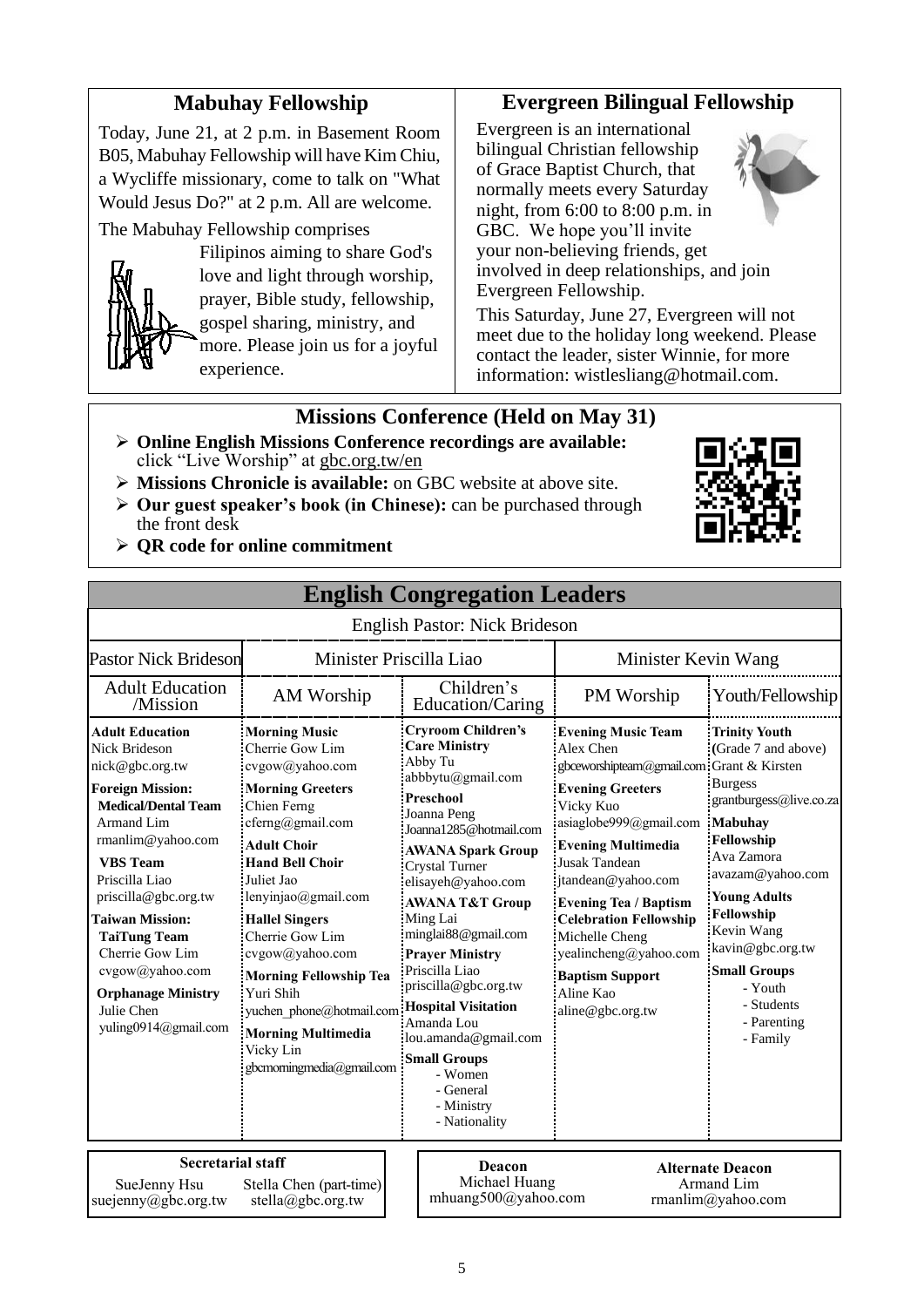#### EDUCATION, SMALL GROUP & FELLOWSHIP INFORMATION

| Sunday School Information – Join a class directly   |                            |                                                                          |  |
|-----------------------------------------------------|----------------------------|--------------------------------------------------------------------------|--|
| <b>Class</b>                                        | <b>Time</b>                | <b>Room</b>                                                              |  |
| <b>Beginning Christian Life</b>                     |                            |                                                                          |  |
| Christianity 101 - required for baptism             | 11:30 a.m.                 | Mount of Olives Room                                                     |  |
| <b>Maturing Christians</b>                          |                            |                                                                          |  |
|                                                     | 9:00 a.m.                  | <b>Mount of Olives Room</b>                                              |  |
| <b>Bible Studies for Life</b>                       | $11:30$ a.m.               | 4 classes:<br>Room B04<br>Room B05<br>WanFu 20 Room A<br>WanFu 20 Room C |  |
|                                                     | $3:00$ p.m.                | Room 306                                                                 |  |
|                                                     | $4:00$ p.m.                | Room 305                                                                 |  |
| <b>Youth: Grade 7 and above</b>                     |                            |                                                                          |  |
| <b>Bible Studies for Life</b>                       | 11:30 a.m.                 | Room 405                                                                 |  |
| <b>Children</b>                                     |                            |                                                                          |  |
| Nursery - Age 3 and under                           | $11:20$ a.m. $-12:50$ p.m. | Kindergarten                                                             |  |
| Preschool - Age 3 to 5                              | 11:40 a.m. $- 12:40$ p.m.  | Room 403                                                                 |  |
| AWANA - Kindergarten $(\pm \mathcal{H})$ to Grade 6 | 11:30 a.m. $-1:00$ p.m.    | Rooms 401 / 404                                                          |  |

# **Fellowships – Contact the leader to join**

| Fellowship<br><b>Time</b> |                                                                                                        | <b>Location/Contact Emails</b>  |
|---------------------------|--------------------------------------------------------------------------------------------------------|---------------------------------|
| Mabuhay                   | Sundays; $2:00 - 4:00$ p.m.                                                                            | $B05 / \text{avazam@yahoo.com}$ |
|                           | Young Adults $\frac{2^{nd} \& 4^{th} Saturdays$ ; 10:30 a.m. to 12:00 p.m. WanFu 22 / kevin@gbc.org.tw |                                 |

# **Small Groups – Contact the leader to join**

| <b>Type</b>                                                                                                       | <b>Name</b>                                | Day/Time                                                 | <b>Contact Emails</b>                                     |  |
|-------------------------------------------------------------------------------------------------------------------|--------------------------------------------|----------------------------------------------------------|-----------------------------------------------------------|--|
| <b>Students</b>                                                                                                   | <b>International Students Group</b>        | Friday<br>$7:30 - 9:00 \text{ pm}$                       | WanFu 22A<br>cesaledro57@gmail.com                        |  |
| <b>Parenting</b>                                                                                                  | <b>Parenting Group</b>                     | $2nd$ & 4 <sup>th</sup> Sunday<br>$11:30$ am $-12:30$ pm | GBC Room 402<br>rod_syverson@hotmail.com                  |  |
| Women                                                                                                             | Women's Group                              | $2nd$ & 4 <sup>th</sup> Saturday<br>$8:30 - 10:30$ am    | Near GBC<br>joeym.vanderwerf@gmail.com                    |  |
| Language/<br><b>Nationality</b>                                                                                   | <b>Indonesian Community Group</b>          | Sunday<br>11:30 am $-$ 1 2:45 pm                         | Near GBC<br>sagitamaria@gmail.com                         |  |
|                                                                                                                   | Salt & Light                               | Sunday<br>$1:30 - 3:00$ pm                               | <b>GBC Mount of Olives Room</b><br>paulhan2908@gmail.com  |  |
|                                                                                                                   | <b>Bilingual Interpretation Group</b>      | Sunday<br>$2:00 - 4:00$ pm                               | GBC Room 303<br>cfindler@yahoo.com                        |  |
|                                                                                                                   | Crown of Beauty                            | Saturday<br>$2:00 - 4:00$ pm                             | <b>GBC Mount of Olives Room</b><br>clemence4261@gmail.com |  |
| <b>General</b>                                                                                                    | Thursday Night Bible<br><b>Study Group</b> | Thursday<br>$7:30 - 9:00$ pm                             | GBC Room 301<br>rod_syverson@hotmail.com                  |  |
|                                                                                                                   | NanGang Bible<br>Study Group               | Friday<br>$7:00 - 9:30$ pm                               | NanGang<br>sagitamaria@gmail.com                          |  |
|                                                                                                                   | YungHe Bible Study Group                   | Friday<br>$7:00-8:30$ pm                                 | YungHe<br>yedukondaluster@gmail.com                       |  |
|                                                                                                                   | HsinChu Bible Study Group                  | Friday<br>$7:30 - 8:45$ pm                               | HsinChu<br>rmanlim@yahoo.com                              |  |
| <b>Ministry</b>                                                                                                   | <b>Hospital Visitation Group</b>           | Thursday<br>$1:30 - 2:30$ pm                             | Near GBC<br>lou.amanda@gmail.com                          |  |
| If you are interested in starting a new group,<br>please contact Minister Priscilla Liao at priscilla@gbc.org.tw. |                                            |                                                          |                                                           |  |